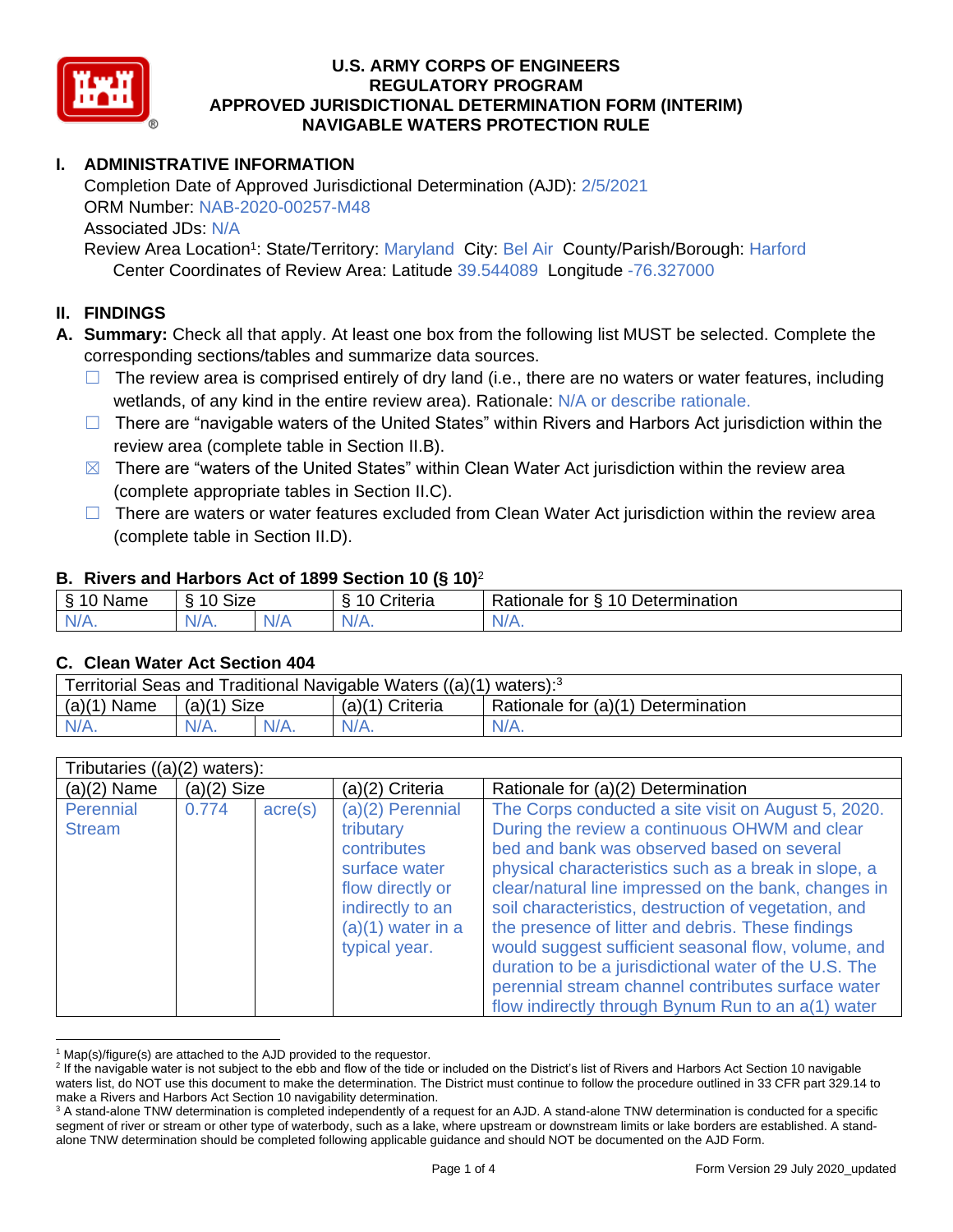

|               | Tributaries $((a)(2)$ waters): |                 |                                                                                                                                                                                                                                                                                                                                                                                                                                    |  |  |
|---------------|--------------------------------|-----------------|------------------------------------------------------------------------------------------------------------------------------------------------------------------------------------------------------------------------------------------------------------------------------------------------------------------------------------------------------------------------------------------------------------------------------------|--|--|
| $(a)(2)$ Name | $(a)(2)$ Size                  | (a)(2) Criteria | Rationale for (a)(2) Determination                                                                                                                                                                                                                                                                                                                                                                                                 |  |  |
|               |                                |                 | in a typical year, Bush River. Bush River eventually<br>outlets into the Chesapeake Bay, which is classified<br>as a traditional navigable water (TNW). A typical<br>year assessment was conducted and is described in<br>Section III.B. The weight of evidence approach<br>supports the conclusion that this water meets the<br>tributary definition and does contribute perennial<br>flow to a downstream TNW in a typical year. |  |  |

| Lakes and ponds, and impoundments of jurisdictional waters $((a)(3)$ waters): |               |         |                   |                                    |  |  |
|-------------------------------------------------------------------------------|---------------|---------|-------------------|------------------------------------|--|--|
| $(a)(3)$ Name                                                                 | $(a)(3)$ Size |         | $(a)(3)$ Criteria | Rationale for (a)(3) Determination |  |  |
| $N/A$ .                                                                       | $N/A$ .       | $N/A$ . | $N/A$ .           | $N/A$ .                            |  |  |

| Adjacent wetlands ((a)(4) waters): |               |                  |                                                            |                                                                                                                                                                                                                                                                                                                                                                                                                                                                                                                                                                                     |  |
|------------------------------------|---------------|------------------|------------------------------------------------------------|-------------------------------------------------------------------------------------------------------------------------------------------------------------------------------------------------------------------------------------------------------------------------------------------------------------------------------------------------------------------------------------------------------------------------------------------------------------------------------------------------------------------------------------------------------------------------------------|--|
| $(a)(4)$ Name                      | $(a)(4)$ Size |                  | (a)(4) Criteria                                            | Rationale for (a)(4) Determination                                                                                                                                                                                                                                                                                                                                                                                                                                                                                                                                                  |  |
| <b>PFO</b> Wetland<br>#1           | 0.398         | $\text{acre}(s)$ | $(a)(4)$ Wetland<br>abuts an $(a)(1)$ -<br>$(a)(3)$ water. | During the field review all three wetland parameters<br>were observed and confirmed within the PFO/PSS<br>wetland complex using the 1987 Corps Wetlands<br>Delineation Manual and Regional Supplement. The<br>PFO/PSS wetland directly abuts the perennial<br>stream channel (a(2) water) described above. A<br>typical year assessment was conducted and is<br>described in Section III.B. The weight of evidence<br>approach supports the conclusion that the PFO/PSS<br>wetland is present during a typical year and is<br>jurisdictional because it abuts the a(2) water above. |  |
| <b>PFO</b> Wetland<br>#2           | 0.227         | $\text{acre}(s)$ | (a)(4) Wetland<br>abuts an $(a)(1)$ -<br>$(a)(3)$ water.   | During the field review all three wetland parameters<br>were observed and confirmed within the PFO/PSS<br>wetland complex using the 1987 Corps Wetlands<br>Delineation Manual and Regional Supplement. The<br>PFO/PSS wetland directly abuts the perennial<br>stream channel (a(2) water) described above. A<br>typical year assessment was conducted and is<br>described in Section III.B. The weight of evidence<br>approach supports the conclusion that the PFO/PSS<br>wetland is present during a typical year and is<br>jurisdictional because it abuts the a(2) water above. |  |
| <b>PSS Wetland</b><br>#3           | 0.446         | $\text{acre}(s)$ | (a)(4) Wetland<br>abuts an $(a)(1)$ -<br>$(a)(3)$ water.   | During the field review all three wetland parameters<br>were observed and confirmed within the PFO/PSS<br>wetland complex using the 1987 Corps Wetlands<br>Delineation Manual and Regional Supplement. The<br>PFO/PSS wetland directly abuts the perennial<br>stream channel (a(2) water) described above. A<br>typical year assessment was conducted and is<br>described in Section III.B. The weight of evidence<br>approach supports the conclusion that the PFO/PSS                                                                                                             |  |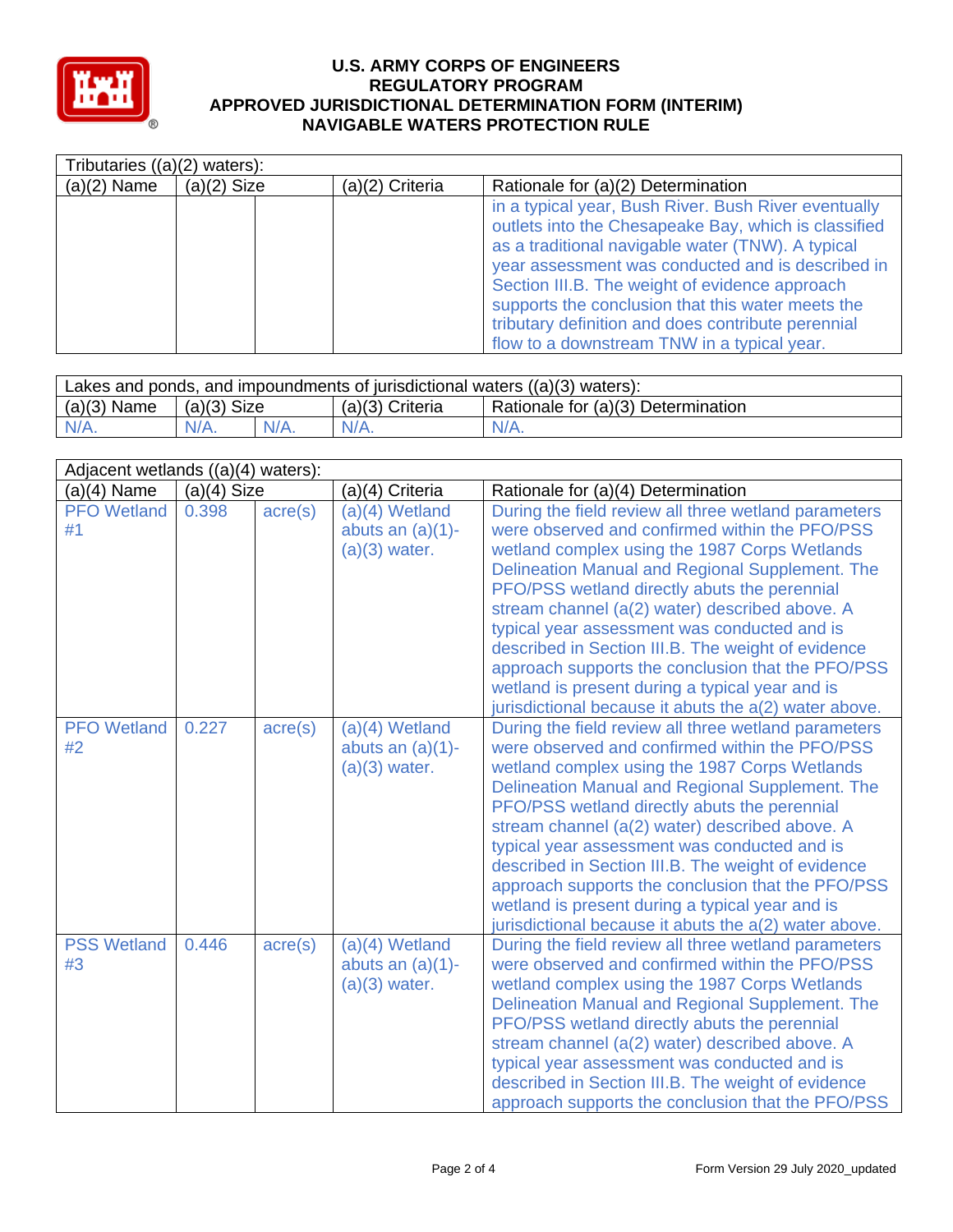

| Adjacent wetlands ((a)(4) waters): |               |                 |                                                                                                          |  |  |
|------------------------------------|---------------|-----------------|----------------------------------------------------------------------------------------------------------|--|--|
| $(a)(4)$ Name                      | $(a)(4)$ Size | (a)(4) Criteria | Rationale for (a)(4) Determination                                                                       |  |  |
|                                    |               |                 | wetland is present during a typical year and is<br>jurisdictional because it abuts the a(2) water above. |  |  |

# **D. Excluded Waters or Features**

| $_1) - (b)(12)$ : <sup>4</sup><br>Excluded waters $((b)(1))$ |                   |  |                        |                                       |  |
|--------------------------------------------------------------|-------------------|--|------------------------|---------------------------------------|--|
| <b>Exclusion Name</b>                                        | Size<br>Exclusion |  | Exclusion <sup>5</sup> | Rationale for Exclusion Determination |  |
| $N/A$ .                                                      | N/A.              |  | $N/A$ .                | N/A.                                  |  |

# **III. SUPPORTING INFORMATION**

**A. Select/enter all resources** that were used to aid in this determination and attach data/maps to this document and/or references/citations in the administrative record, as appropriate.

 $\boxtimes$  Information submitted by, or on behalf of, the applicant/consultant: Wetland Report, November 16, 2020

This information is sufficient for purposes of this AJD. Rationale: N/A

- $\Box$  Data sheets prepared by the Corps: Title(s) and/or date(s).
- ☒ Photographs: Other: Submitted with Wetland Report, November 16, 2020
- $\boxtimes$  Corps site visit(s) conducted on: August 5, 2020
- $\Box$  Previous Jurisdictional Determinations (AJDs or PJDs): ORM Number(s) and date(s).
- ☒ Antecedent Precipitation Tool: *provide detailed discussion in Section III.B*.
- ☒ USDA NRCS Soil Survey: Wetland Report, November 16, 2020
- ☒ USFWS NWI maps: Wetland Report, November 16, 2020
- ☒ USGS topographic maps: Wetland Report, November 16, 2020

#### **Other data sources used to aid in this determination:**

| Data Source (select)              | Name and/or date and other relevant information      |
|-----------------------------------|------------------------------------------------------|
| <b>USGS Sources</b>               | LIDAR, Wetland Delineation Report, November 16, 2020 |
| <b>USDA Sources</b>               | $N/A$ .                                              |
| <b>NOAA Sources</b>               | $N/A$ .                                              |
| <b>I USACE Sources</b>            | $N/A$ .                                              |
| <b>State/Local/Tribal Sources</b> | $N/A$ .                                              |
| <b>Other Sources</b>              | Google Earth Pro                                     |

**B. Typical year assessment(s):** A typical year assessment was conducted using the Antecedent Precipitation Tool (APT) and results indicated that conditions were wetter than normal at the time of the site visit and delineation. See attached form. However, a thorough review of other data sources to include the USFWS NWI maps, USDA NRCS Soil Survey, and USGS topographic and LIDAR maps indicate the presence of a perennial stream channel and PFO/PSS wetlands during a typical year. In addition, topographic maps for the subject site indicate the presence of a mapped perennial stream on the eastern

<sup>4</sup> Some excluded waters, such as (b)(2) and (b)(4), may not be specifically identified on the AJD form unless a requestor specifically asks a Corps district to do so. Corps districts may, in case-by-case instances, choose to identify some or all of these waters within the review area.

 $5$  Because of the broad nature of the (b)(1) exclusion and in an effort to collect data on specific types of waters that would be covered by the (b)(1) exclusion, four sub-categories of (b)(1) exclusions were administratively created for the purposes of the AJD Form. These four sub-categories are not new exclusions, but are simply administrative distinctions and remain (b)(1) exclusions as defined by the NWPR.